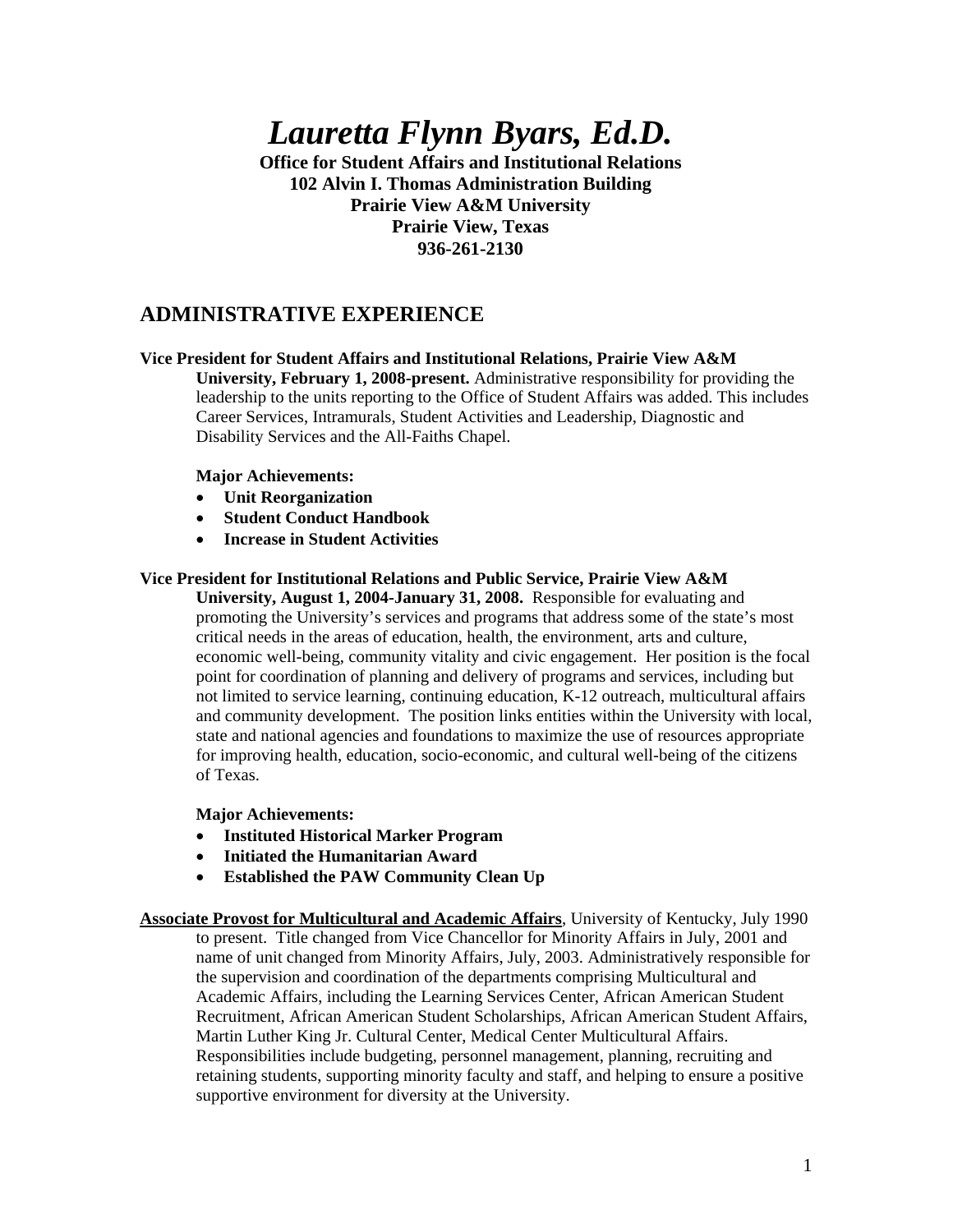**Major Achievements:** 

- **Received over 4.5 million dollars in external funds**
- **Led transformation from Minority Affairs into the Office for Multicultural and Academic Affairs**
- **Instituted Kentucky Excel Incentive Scholarship Program**
- **Established the Jamal Mashburn Endowment Foundation**
- **Established Annual Fund Raising Campaign**
- **Led institutional commemoration of** *Fifty Years of the UK African American Legacy, 1949-1999*
- **Increased William C. Parker Achievement Scholarship Funding**
- **Instituted programs contributing to increases in enrollment, retention and graduation rates for African American students**
- **Established the Critical First Year Retention Program**

**Executive Director, Educational Talent Search,** University of Kentucky, July 1972 to July, 1979. Responsibilities included establishing the office operating policies and evaluation of the professional and classified staff, planning staff development programs and developing a staff manual, preparation of budgets, proposal development and implementation; public relations; administration and establishing outreach centers in 21 central Kentucky high schools and local agencies. In addition, provided direct services to young people which included educational and personal counseling.

**Field Service Worker,** Department of Child Welfare, May, 1971 to September, 1971. Responsibilities included providing individual, family and group counseling as well as other social services as needed.

# **TEACHING AND ADVISING**

**College of Social Work**, University of Kentucky. Lexington, Kentucky, Professor, August 1996. Taught part-time intermittently from 1990 to 2001.

**Professor, Associate Professor and Director of the Undergraduate Program,** July

1985-April, 1992. Represented the College at various functions including: UK Preview Nights, 4-H Senior Conferences; High School Career Day and Night Programs. Corresponded with potential social work majors; participated in the Fall, Spring, and Summer Advising Conferences, advised all transfer students and responsible for insuring students had faculty advisors. Represented the College at state and national professional social work conferences. Taught in the on-campus and off-campus MSW program.

### **Major Achievements:**

- **Increased social work majors**
- **Developed a Recruitment Video**
- **Prepared a College Brochure**
- **President of Kentucky Association of Social Work Educators**
- **Increased Student Participation in Social Workers In Action**

### **Assistant Professor and Assistant Dean for Student Affairs**, College of Social Work,

University of Kentucky. August, 1980-June, 1985. Responsible for restructuring the introductory social work course, SW124, which served to recruit students into the social work major. Coordinated the recruitment, admissions, advising, and financial aid for students applying to the College.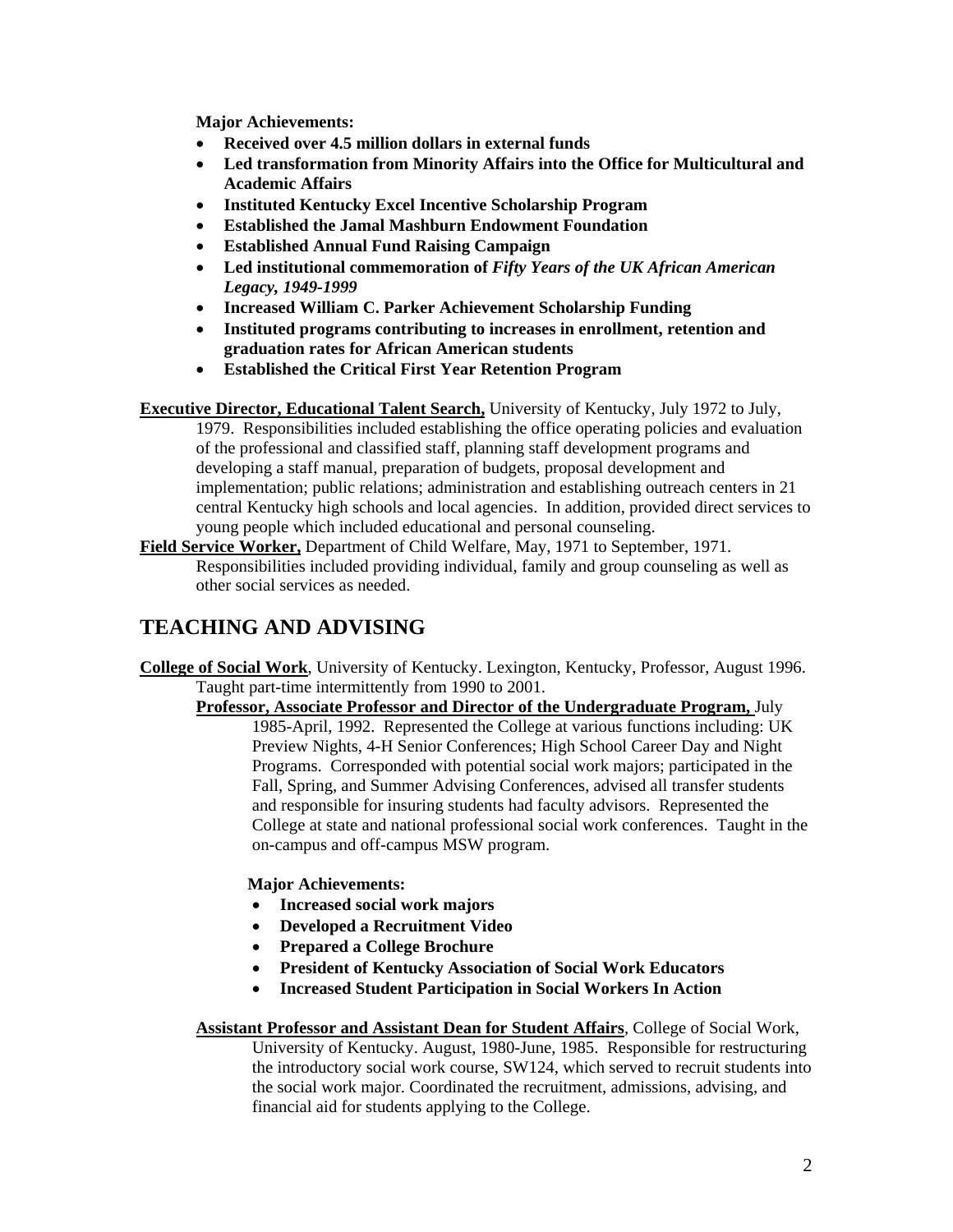**Instructor,** August, 1979-August, 1980. Taught introductory courses in the undergraduate program. Recruited students for the College. **Part-time lecturer,** 1972-1974. Taught an undergraduate elective.

#### **Undergraduate Courses Taught:**

- SW 124 Introduction to Social Service
- SW 126 Social Work Values in Contemporary Society
- SW 322 The Social Work Profession and Social Welfare
- SW 420 Human Behavior and the Social Environment
- SW 444 Educational Practicum I
- SW 445 Educational Practicum II
- SW 470 Senior Seminar

### **Graduate courses taught:**

- SW 603 Social Work Practice With Children and Youth
- SW 620 Human Growth and the Social Environment I
- SW 621 Human Growth and the Social Environment II
- SW 720 Social Work Perspectives on Human and Cultural Diversity
- SW 780 Independent Study

### **Advising**

Served as Advisor to undergraduate and graduate students in the College of Social Work; faculty advisor to Social Workers in Action, the undergraduate student organization and Graduate Students in Social Work, the graduate student social work organization.

#### **Doctoral Committees Served On and Completed:**

**Varnell Larkin-Brussell**, Educational Policy Studies, College of Education. "African American Women Pursuing a Higher Education Through the Anderson Myers Act," May, 2001. **Sheila Jackson Fobbs**, Educational Policy and Evaluation. Dissertation Title: "Merging Historically Black and Predominantly White Institutions of Higher Education," 1997. **Mary Nesbit,** Educational and Counseling Psychology, College of Education, 1996. **Jessica E. Stephens**, Curriculum and Instruction, College of Education. Dissertation Title: "Factors Affecting the Recruitment and Retention of Black Students at a Predominantly White University," 1996. **Cynthia Palmer Mason**, Administration and Supervision, College of Education. Dissertation Title: "An Examination of Kentucky Secondary Teachers' Perceptions Toward Their 1994-95 Professional Development Experiences," 1995. **Carla J. McCowan**, Educational and Counseling Psychology, College of Education. Dissertation Title: "The Success of African American Students on Predominantly Black and Predominantly White Institution College Environments," 1992. **Mahnaz Koosha**, Sociology, College of Arts and Sciences, Dissertation Title: "Power Relations Among Domestics and White Mistresses," 1990.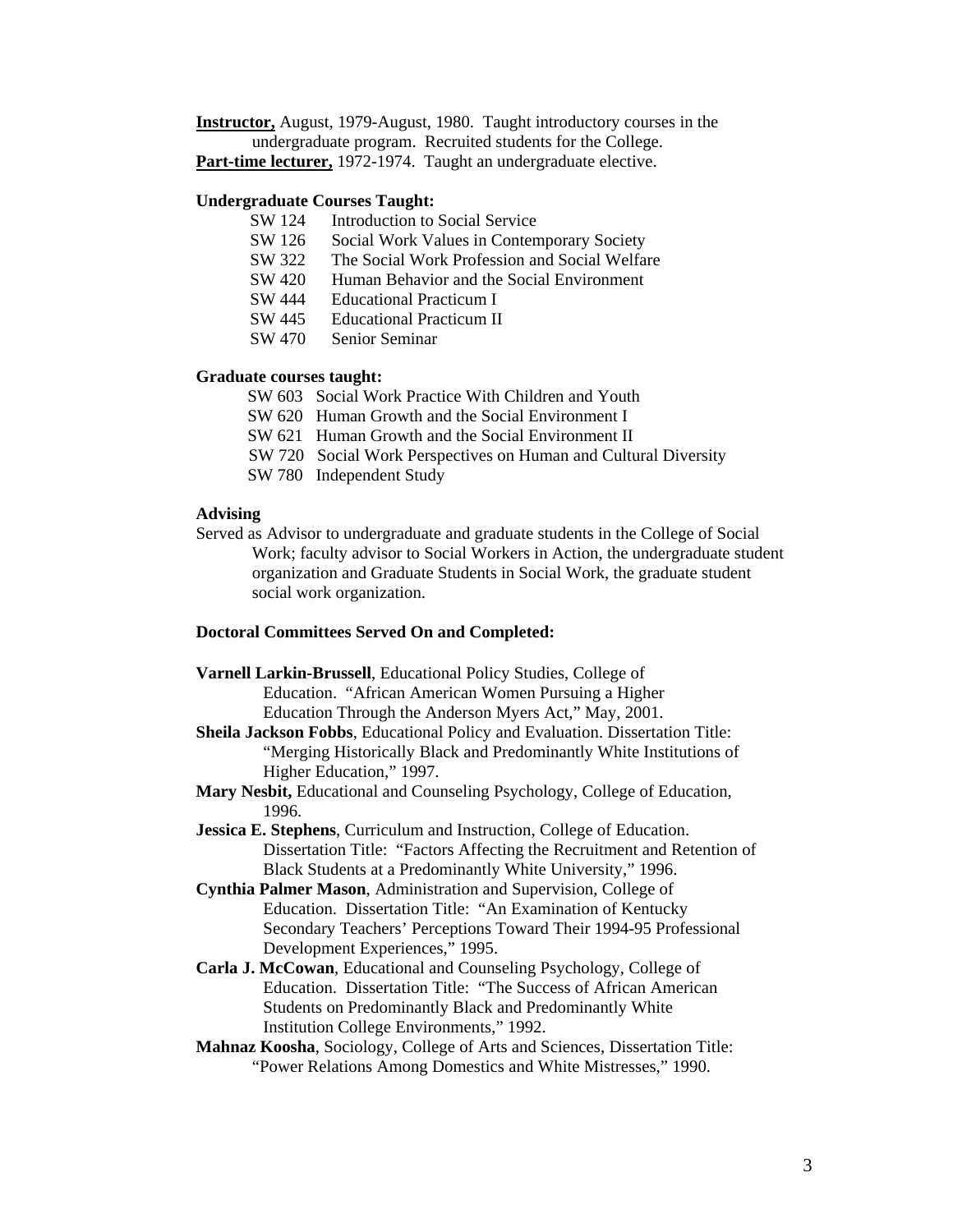**Carrie Wilkinson,** Educational and Counseling Psychology, College of Education. Dissertation Title: "The Relationship of Cultural Identify to Psychological Well-Being of Black Women," 1989.

## **RESEARCH AND PUBLICATIONS**

### **Books and Articles**

- Byars, Lauretta F., Thomas, Toni, and Guerrant, Bessie (2005), *Career Development for African American Students* in Facilitating the Career Development of Students in Transition Paul A. Gore, Jr. (ed)*.* National Resource Center, University of South Carolina.
- Harper, Shawn R., Byars, Lauretta F., and Jelke, Thomas B., (2005), *How Membership Affects College Adjustment and African American Student Outcomes,* Submitted for review as chapter in manuscript on Black Greek Letter Organizations.
- *Fifty Years of the University of Kentucky African American Legacy 1949-1999.* (1999*)*  Researched and compiled the publication with support from the University of Kentucky community. Lexington, Ky: UK Printing.
- Byars, Lauretta F. (1996). Mary L. Britton. In Jessie Carney Smith (Ed.), *Notable Black American Women Book II*, Detroit, MI: Gale Research Inc.
- Byars, Lauretta F. (1996). E. Belle Mitchell Jackson. In Jessie Carney Smith (Ed.), *Notable Black American Women Book II*, Detroit, MI: Gale Research Inc.
- Byars, Lauretta F. (1995), *Lexington's Colored Orphan Industrial Home: Building For the Future*, Lexington, KY: I.B. Bold Publishers.

Byars, Lauretta F. (1993). Eliza Belle Mitchell Jackson. In Dorothy C. Salem (Ed.), *African American Women: A Biographical Dictionary,* New York: Garland Press.

- Byars, Lauretta F. (1991). Colored Orphan Industrial Home, 1892-1913*. The Register of the Kentucky Historical Society***,** 89, 147-178.
- Byars, Lauretta F., and Dhooper, S. S. (1991). Life satisfaction of rural women. *Human Services in the Rural Environment.*
- Dhooper, S. S. and Byars, L. F. (1989). Stress and life satisfaction among Black social workers. *Affilia: Journal of Women and Social Work*.
- Tran, Tranh Van and Byars, Lauretta F. (1987). Sources of subjective well-being among Vietnamese women in the United States. *Free Inquiry in Creative Sociology***,** 15, 195- 198.
- Byars, Lauretta F. and Jackson, Jon (1977). Seeking and finding the talented students. *Educational Perspectives: Non-Traditional Students***.** Washington, D. C.: Office of Education.
- Byars, Lauretta F. (1975). Counseling placement, evaluation and follow-up in talent search programs. In *Project Directors Workshop Procedures: Volume II*. Memphis, Tennessee: U. S. Department of Health, Education and Welfare.
- Byars, Lauretta F. (1974). Recruitment strategies for talent search programs*. In Project Directors Workshop Procedures***.** Atlanta, Georgia: Department of Health, Education, and Welfare.
- Byars, Lauretta F. (1972). Transracial adoptions: a deviant behavior*. Cohesion or Chaos Mobilization for Survival***.** Washington D. C.: National Association for Black Social Workers.

### **Book Reviews**

Higginbotham, Evelyn Brooks (1996).*Righteous Discontent: The Women's Movement in the Black Baptist Church, 1880-1920. The Register of the Kentucky Historical Society,* 1998.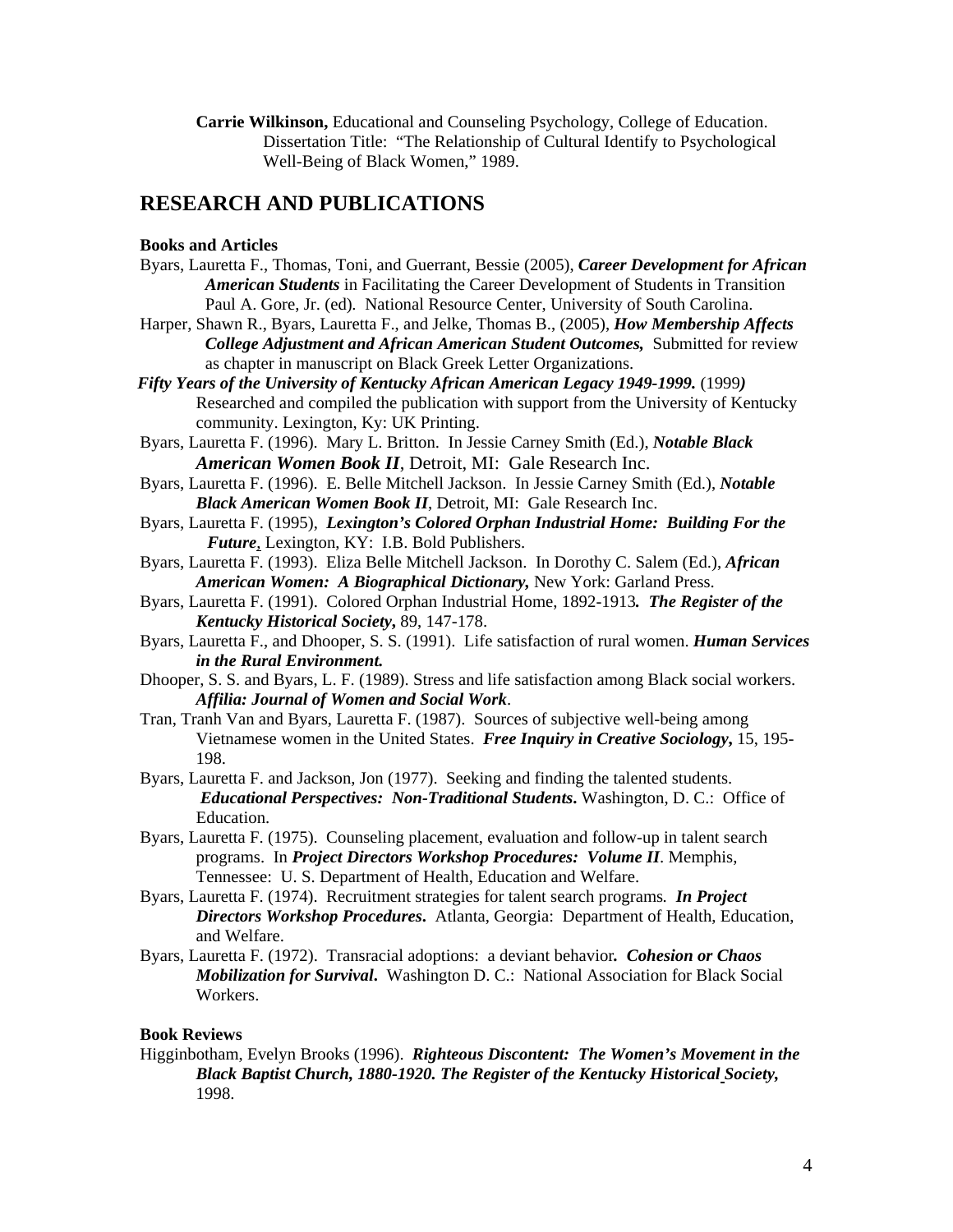- Coleman, Loren, Karen Tilbor, Helaine Horn and Carol Briggs, (Eds.)(1988*) Working With Older Adoptees***.** Human Services Development Institute, University of Southern Maine. In the *Journal of International and Comparative Social Welfare***,** 5, 50-51.
- Stewart, V. Lorne (ed.)(1981) *Justice and Troubled Children Around the World Volume II.*  Columbia University Press: New York. In the *Journal of International and Comparative Social Welfare*, 1984, 19, 107-108.

#### **Abstracts**

- Byars, Lauretta F**.** (1984). A descriptive study of the educational talent search program at the University of Kentucky. *College Student Personnel Abstracts* 19(2), 207-208.
- Byars, Lauretta F. (1983). A descriptive study of the educational talent search program at the University of Kentucky. *Dissertation Abstracts*, 43(11), 3518A.

### **PROFESSIONAL PRESENTATIONS**

- Byars, Lauretta F. (May, 2007). Creating a Climate for Service-Learning, TAMU System Symposium, Vision 20/20: Student Affairs for a New Age, Houston.
- Byars, Lauretta F. et al. (October, 2006). Moving Community Service to Service-Learning, Thirteenth National HBCU Faculty Development Symposium, Houston, TX.
- Byars, Lauretta F. (2004, February). *Transformation into the Office for Multicultural and Academic Affairs.* Presentation to the Bluegrass Kiwanis Club, Boone Center, University of Kentucky.
- Byars, Lauretta F. and Carolyn Carter (2002, October). *Creating Community*, Presentation at the Professional Organizational and Development Conference, Atlanta, Georgia.
- Byars, Lauretta F. and Carter, Carolyn (2001, February). *Fostering and Inclusive Learning Community*, Presentation to Donovan Scholars, Lexington, KY<sub>*.*</sub>.
- Byars, Lauretta F. and Carter, Carolyn (2001, March). *An Update on the Inclusive Learning Community at the University of Kentucky.*
- Byars, Lauretta F. and Carter, Carolyn, (2001, April). *Fostering and Inclusive Learning Community: Many Voices, Many People Moving Forward,* Council on Postsecondary Education, Bowling Green, Kentucky.
- Byars, Lauretta F., (2000, April). *Creating and Inclusive Learning Community, Kentucky Association of Blacks in Higher Education***,** Murray, KY.
- Byars, Lauretta F., Carter, Carolyn and Dumas, Tamikia, (2000, October). *Accelerating Our Growth and an Inclusive Learning Community*, American Association of Colleges and Universities Diversity Conference, Pittsburgh, Penn.
- Byars, Lauretta F. (1998, November). *Desegregating the University of Kentucky*. Faculty Development Workshop, Teaching Learning Center, University of Kentucky.
- Byars, Lauretta F. (1999, November). *Commemorating the Legacy: Fifty Years of African Americans at UK, 1949-1999***,** Donovan Scholars, Senior Citizens Center, University of Kentucky.
- Byars, Lauretta F. (1997, July). *Educational Opportunities at the University of Kentucky*, Public school administrators, teachers and counselors pre-school professional meeting, Kimberley, South Africa.
- Byars, Lauretta F. (1998, March). *Simplified Parenting,* Federal Medical Center Women's History Month Commemoration Presentation.
- Byars, Lauretta F. and Byars, Don W. (1998, February). *Taking the Mystery Out of the College Admissions Process,* Parenting Conference Sponsored by UK College of Education,
- Byars, Lauretta F. (1995, March). *Social Work and Education: Saving Our Youth*, National Association of Social Workers Spring Conference, Lexington, KY.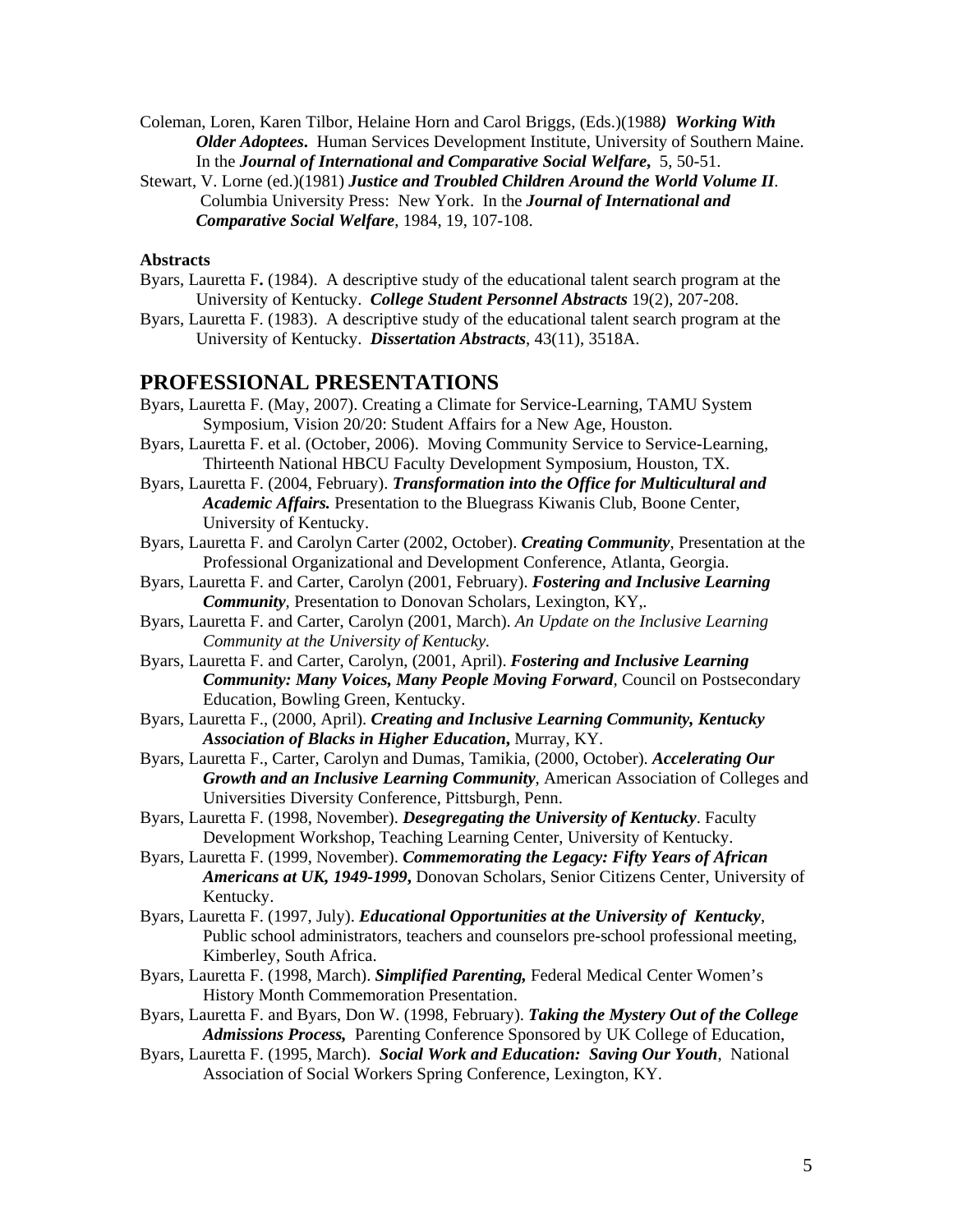- Byars, Lauretta F. (1995, March). *Generational Responses to Women's History*, Panel Member, Women's History Coalition of Kentucky, Midway, KY.
- Byars, Lauretta F*. (*1994, April). *Minority Access and Participation in Educational Reform*, Kentucky Association of Blacks in Higher Education, Kentucky State University, Frankfort, KY.
- Byars, Lauretta F. and Tice, Karen (1993, April). *Race Differences in Social Work Practice Among Kentucky Women Reformers,* National Association of Social Workers Bi-State - Indiana and Kentucky Chapters - Conference, Louisville, Kentucky.
- Byars, Lauretta F., and Rompf, Elizabeth. (1992, April). *The Mother for the Twenty First Century: Will Supermom be Alive and Well?* National Association of Christian Social Workers, Indianapolis, Indiana.
- Byars, Lauretta F. (1992, November). *Leadership for the 90s: Working Women*. Served as a panel member on live interactive video conference presentation (panel member), hosted by UK.
- Byars, Lauretta F., and Tice, Karen. (1992, April*). Rethinking sisterhood: Race and Class Dynamics Among Reformers in a Southern Community*, APM, Council on Social Work Education, Kansas City, Missouri.
- Byars, Lauretta F. (1992, March). *African American Women: Yesterday, Today and Tomorrow*  The Democratic Women's Discussion Group Second Annual Celebration of Women's History Month, Midway, KY.
- Byars, Lauretta F. and Tice, Karen (1991, March*). African American and White Women Pushing for Social Reform*, Women's History Coalition of Kentucky, Midway, KY.
- Byars, Lauretta F. (1990, March). *E. Belle Mitchell Jackson*, Prime Time Seminar, Chandler Medical Center, Lexington, KY.
- Byars, Lauretta F. (1990, October). *E. Belle Mitchell Jackson: A Woman of Strength and Vision.* Presentation in the Each One, Teach One Series, Martin Luther King Cultural Center, University of Kentucky, Lexington, KY.
- Byars, Lauretta F. (1988, September). *Stress and the Life Satisfaction of Black Female Social Workers*. Presentation at the Women's Studies Conference, Western Kentucky University, Bowling Green, KY.
- Byars, Lauretta F. and Robinson, B. (1988, September). *Opportunity Structure and Motivation for the Minority Student.* Presentation at the Midwest School Social Work Conference, Louisville, KY.
- Byars, Lauretta F. (1987, October). *The Ann Worthington Coleman Scholarship Fund*. Presentation at the National Association of Christian Social Workers, Nashville, Tennessee.
- Byars, Lauretta F. (1988, 1989, November). *Social Problems in Lexington*. Presentation of the Leadership Education Workshop, sponsored by the Kentucky Educational Foundation, Fayette County Children's Services, Lexington, Kentucky.
- Byars, Lauretta F. and Tran, Tranh V. (1986, April). *Subjective Well-Being Among Vietnamese Women in the United States.* Presentation at the Kentucky Association of Social Work Educators, Shakertown, KY.
- Byars, Lauretta F. (1984). *The Impact of Selective Admissions on Low Income Students.* Presentation at the Kentucky Association of Collegiate Registrars and Admissions Officers Annual Meeting, Owensboro, KY.
- Byars, Lauretta F. and Byars, Don W.(1984). *Selective Admissions: Its Impact on Low Income Students*. Presentation at The Kentucky Association of Educational Opportunity Program Personnel, Lexington, KY.
- Byars, Lauretta F. and Byars, Don W.(1983). *The Relative Impact of Academic and Non Academic Factors in the Success of Disadvantaged Students*" Presentation at the National Association for Equal Opportunity in Higher Education, Washington, D. C.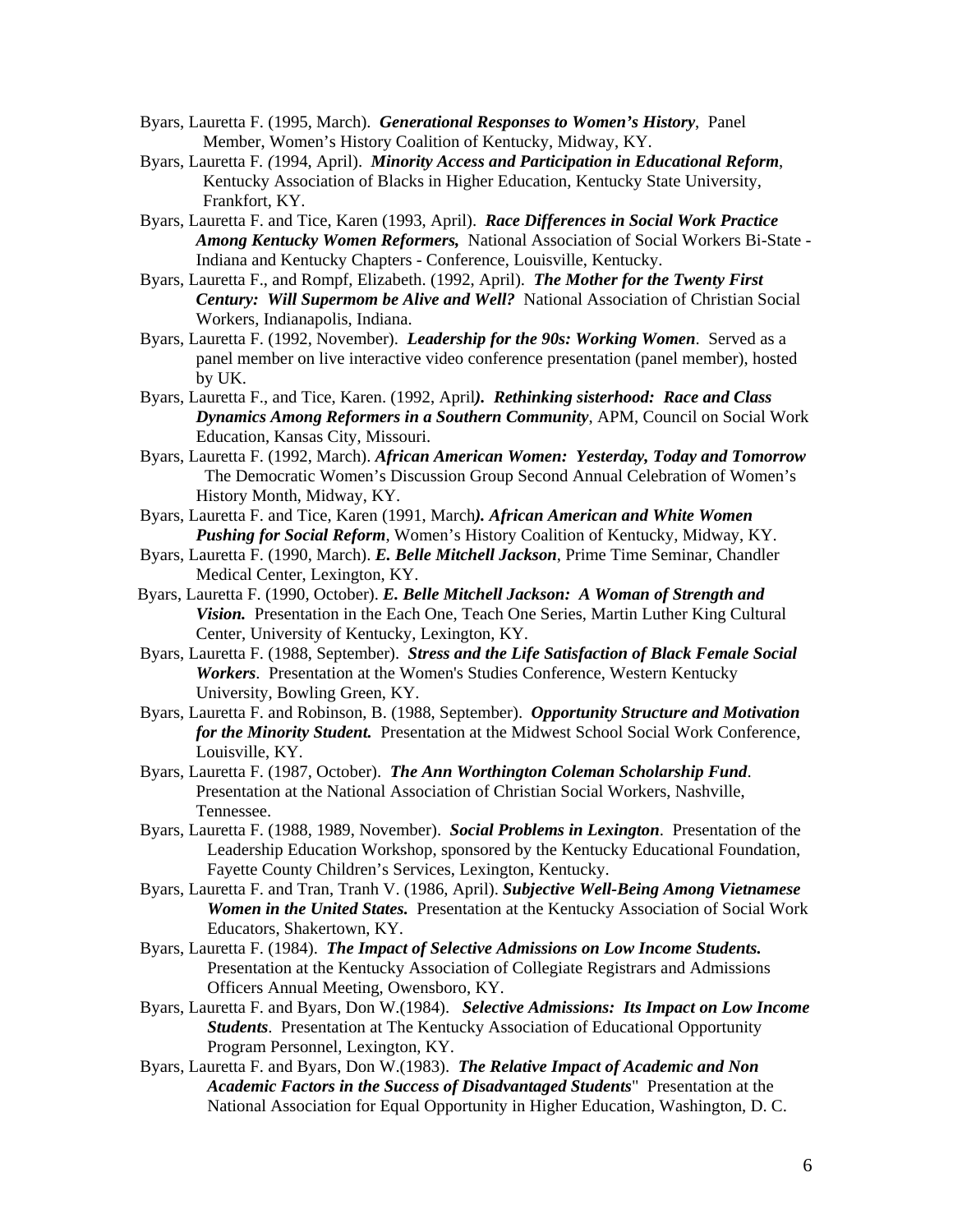# **UNIVERSITY SERVICE**

### **Prairie View A&M University**

- Service-Learning Committee, chairperson, 2004-present
- Continuing Education Committee, 2004-present
- 130<sup>th</sup> Anniversary Co-chairperson, 2005-2006
- Historical Marker Committee, chairperson, 2005-present
- Panther's at Work, Community Clean Up, chairperson, 2005-2009
- NCAA Athletics Steering Committee, Equity Subcommittee Co-chairperson, 2005-2008
- Women's Leadership Council, co-chairperson, 2005-present
- Arts and Culture Committee, chairperson, 2007-2009
- Humanitarian Committee, chairperson, 2005-2009
- State Employees Charitable Campaign, chairperson, 2007, 2008.

### **University of Kentucky**

- College of Social Work Advisory Committee, 2000-present
- Equal Opportunity Panel, 1988-2004
- Student Support Services Advisory Board, 1995-2004
- Kentucky Excel Incentive Scholarship Award, 1994-2004
- Lyman T. Johnson Alumni Group, 1990-2004
- Martin Luther King, Jr. Holiday Planning Committee, 1990-2004
- Sullivan Award Committee, 1992-2004
- Admission and Minority Affairs Planning Group, 1995-2004
- University Extension Review Committee, 2002-2003
- Nubian Council Faculty Advisor, 2002-2003
- First Year Experience Task Force, 2002
- President Dr. Todd Inauguration Committee, 2001-2002
- Continuous Quality Improvement Team, College of Engineering, 1998-2002
- Institutional Purpose Self-Study Committee, 1999-2001
- Dean of Students Review Committee, 2000
- Graduate School Review Committee, 2000
- Circle of Imani Faculty Advisor, 1998
- Inclusive Learning Community Team, 1996-2003
- Student Financial Aid Appeals Committee, 1992-2003
- Chancellor's Awards for Outstanding Teaching Committee, 1997-1998
- Student Code Committee, 1992-1997
- Robinson Forest Scholars Committee, 1996-97
- UK Blue Ribbon Speakers Bureau, 1995
- NCAA Steering Committee, 1995-97
- College of Fine Arts Appeals Committee, 1995
- ROTC Faculty Advisory Committee, 1995-97
- University Athletics Association, 1990-1993
- University Self-Study, 1980, 1990-1991
- Women's Institute of the Southeast (WISE) 1991
- UK 100 Freshman Orientation, Volunteer Faculty, 1990
- Interdisciplinary Task Force For Family Resource/Youth Service Center, 1990-1992
- Women's Studies Advisory Committee, 1989-1993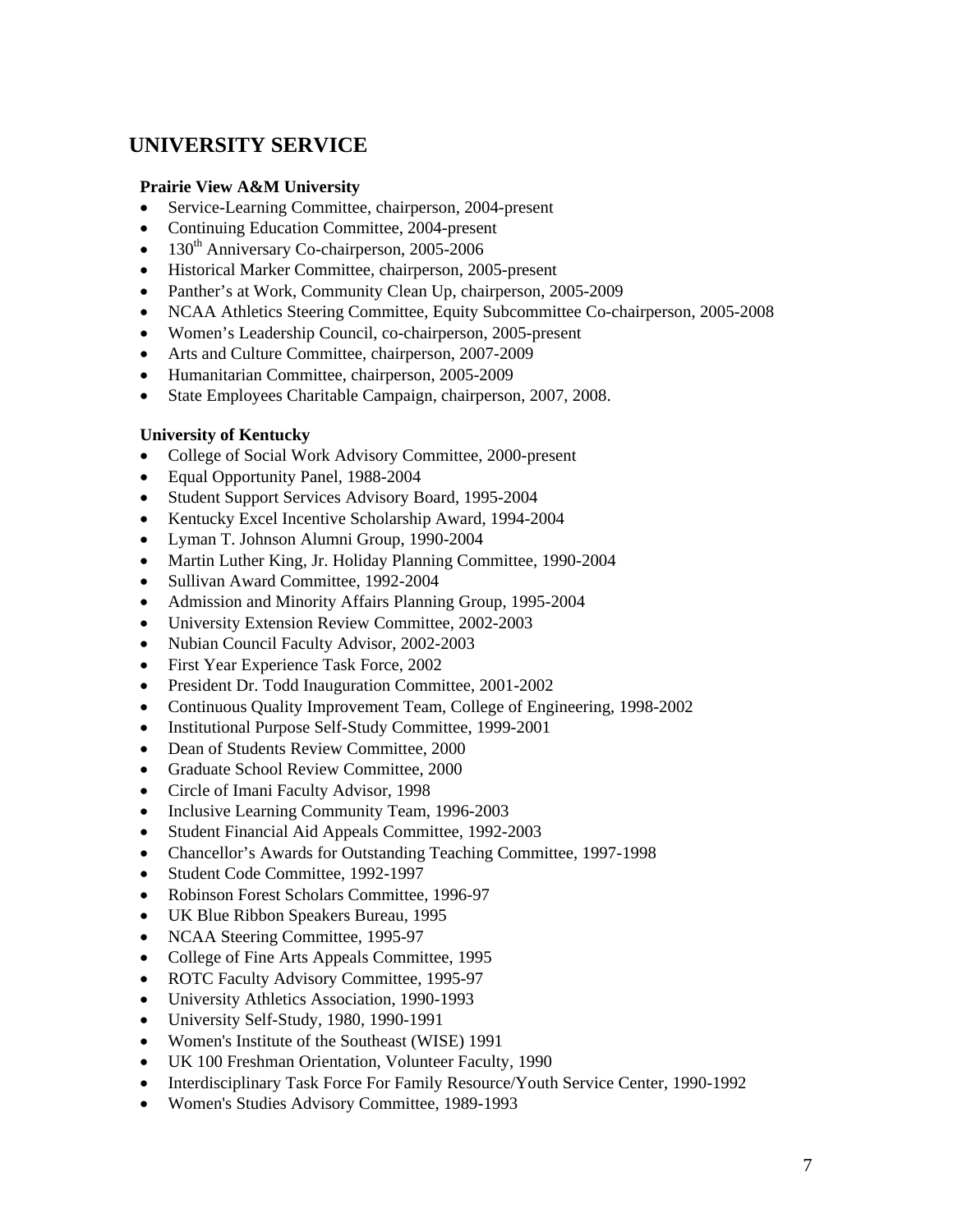- Campus Safety Committee, 1989-1992
- Cultural Diversity Committee, 1989-1991
- Undergraduate Council, 1986-1989
- Heidelberg Scholarship Committee, 1988-1991
- Traffic Violations Appeals Committee, 1985-1987
- Student Retention Work Group, 1985
- Student Retention Committee, 1991-1992
- Academic Excellence Task Force, 1983-1985
- Delta Sigma Theta, Inc. faculty advisor, 1980-1982
- Recruitment and Retention of Minorities in Teacher Education, 1990-1993

### **University-wide Search Committees: Prairie View A&M University**

- Director, University Relation, 2004
- Director, Department of Public Safety, 2005
- Director, Multicultural Affairs, 2006

### **University-wide Search Committees: University of Kentucky**

- Senior Vice President for Administration Advisory Group, 2002-2003
- Dean, Undergraduate Studies, 1999
- Dean, Law School, 1999
- Dean, College of Education, 1995
- Associate Dean of the Graduate School, 1993
- Director of Women's Studies, 1992-1993
- Dean of Students, 1992

### **Committee Memberships in the College of Social Work, UK**

- School Social Work Program Faculty, 1991-1995
- Faculty Appointment, Promotion and Tenure Committee, 1988-1990
- Curriculum Committee, 1982 to 1989
- Alumni and Continuing Education Committee, 1985, 1988-1991
- Budget Advisory Committee, 1988-1989
- Practicum Faculty, 1983 to 1990
- Research, Service and Development, 1982-1988
- School Social Program Faculty, 1987-1988
- Research, Service and Development Committee, 1982 to 1989
- Dr. Maurice A. Clay Award Committee, 1982 to 1989
- Student Concerns Committee, 1980
- College Review Committee, 1989

# **PROFESSIONAL AFFILIATIONS**

### **National**

- American Association of Colleges and Universities, Institutional Representative, 2000-2004
- National Association of State and Land Grant Universities, Commission on Human Resources, 1994-1998 and Student Affairs Council, 2000-2003
- ROTC College Administrators Seminar, Ft. Lewis, Seattle, Washington, July, 2000
- Council on Social Work Education, 1985 to 1996
- Council on Social Work Education, Site Visitor, 1987 to 1989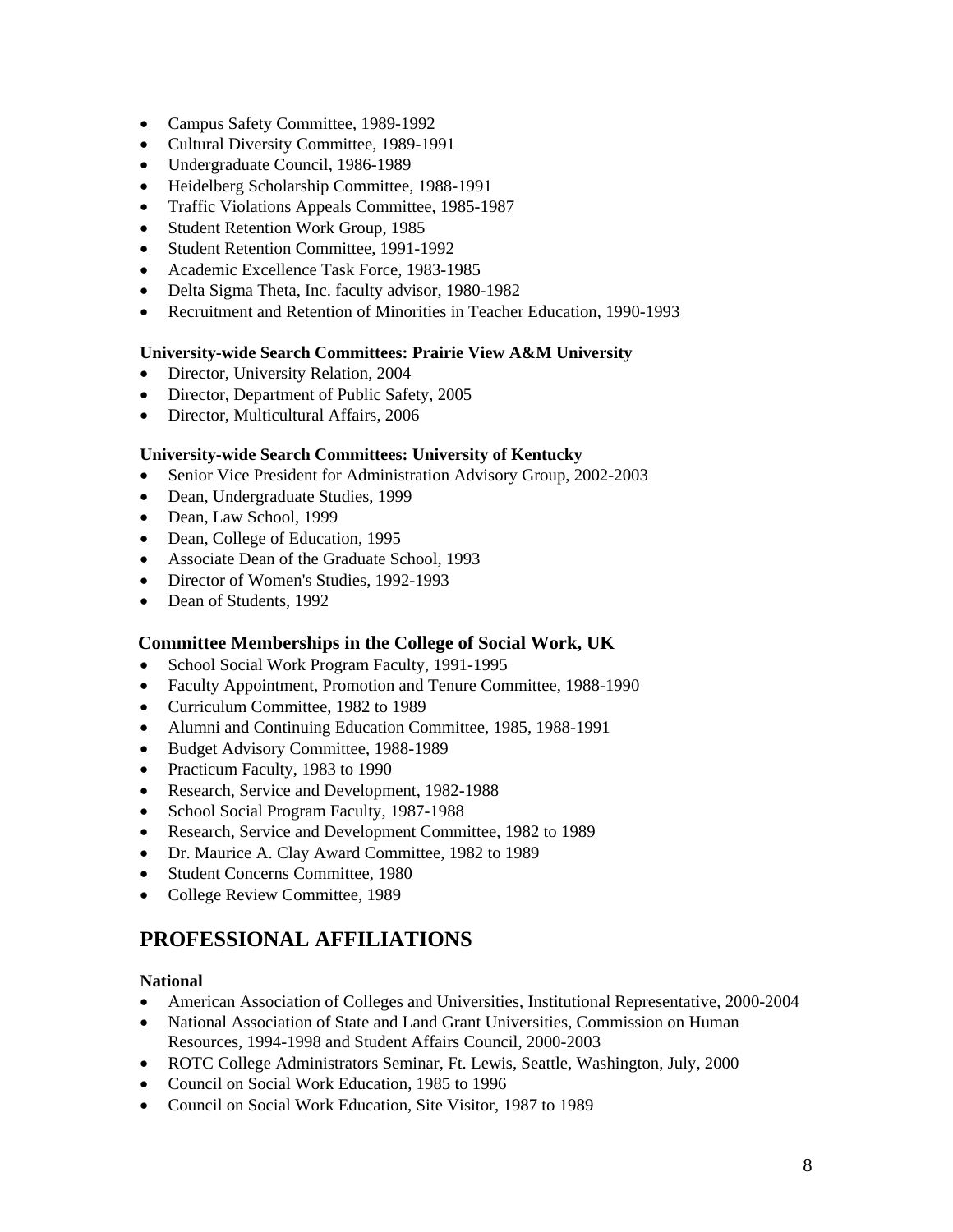- National Association of Social Workers, 1972 to 1999
- Association of Baccalaureate Social Work Program Directors, 1985 to 1989
- National Legislative and Administrative Policy Committee of the Council on Social Work Education, 1987-1988

### **Texas**

- Texas Campus Compact
- Council of Student Services Vice Presidents

### **Kentucky State and Regional**

- Knight Foundation Community Advisory Committee, 2002-2004
- Cabinet for Families and Children Community Advisory Committee 1996-2004 (appointed by Governor Paul Patton)
- Social Services Review Board, 1995-1998 (Appointed by Governor Bereton Jones)
- Kentucky Historic Preservation Review Board, 1993-1995 (Appointed by Governor Bereton Jones)
- Kentucky Historical Society, 1993-1995
- Women's History Coalition of Kentucky, 1989 to 1992
- Kentucky Association of Blacks in Higher Education, 1990-1998.
- Kentucky Association of Social Work Educators, 1979 to 1998, president, 1985
- Kentucky Association of Educational Opportunity Program Personnel, 1972 to 1979, president 1977
- Policy Steering Committee, Kentucky Partnership for Reform Initiatives in Science and Mathematics (PRISM)
- Professional Advisory Committee, Morehead State University, 1990-1992
- Kentucky Tomorrow: The Commission of Kentucky's Future, 1984 to 1986
- Ohio Valley Philosophy of Education Association, 1980 to 1982
- Council on Higher Education State Advisory Committee on the Education Information Center, 1975 to 1976

## **Local:Lexington, KY**

- Lexington Commission on Race Relations, 1992-2004
- Lexington Fayette Urban County Government Comprehensive Plan Update Committee, 1993
- Cabinet for Human Resources, Foster Parent, 1975 to 1995
- Paul L. Dunbar High School Parent Teacher Association, 1991-1998
- Paul L. Dunbar High School Basketball Booster, co-president, 1991-95
- Child and Adolescent Service System Program (CASSP) Task Force, 1987 to 1989
- Court Appointed Special Advocate Lexington Fayette Urban County Government, Division of Juvenile Court, Advisory Board Member, 1987 to 1990
- Lexington Alliance of Black Social Workers, 1971 to 1982
- Planned Parenthood Board of Directors, 1983 to 1989; chairperson of Education Committee, 1984; International Advocate, 1984 to 1986
- Educational Equity Task Force, Fayette County Public Schools, 1988-1990
- Voluntary Action Center Board of Directors, 1980 to 1982.
- Lexington Fayette County Community Action Headstart Policy Council, 1981 to 1983
- Young Women's Christian Association, Board of Directors, 1974 to 1976, Vice-president, 1976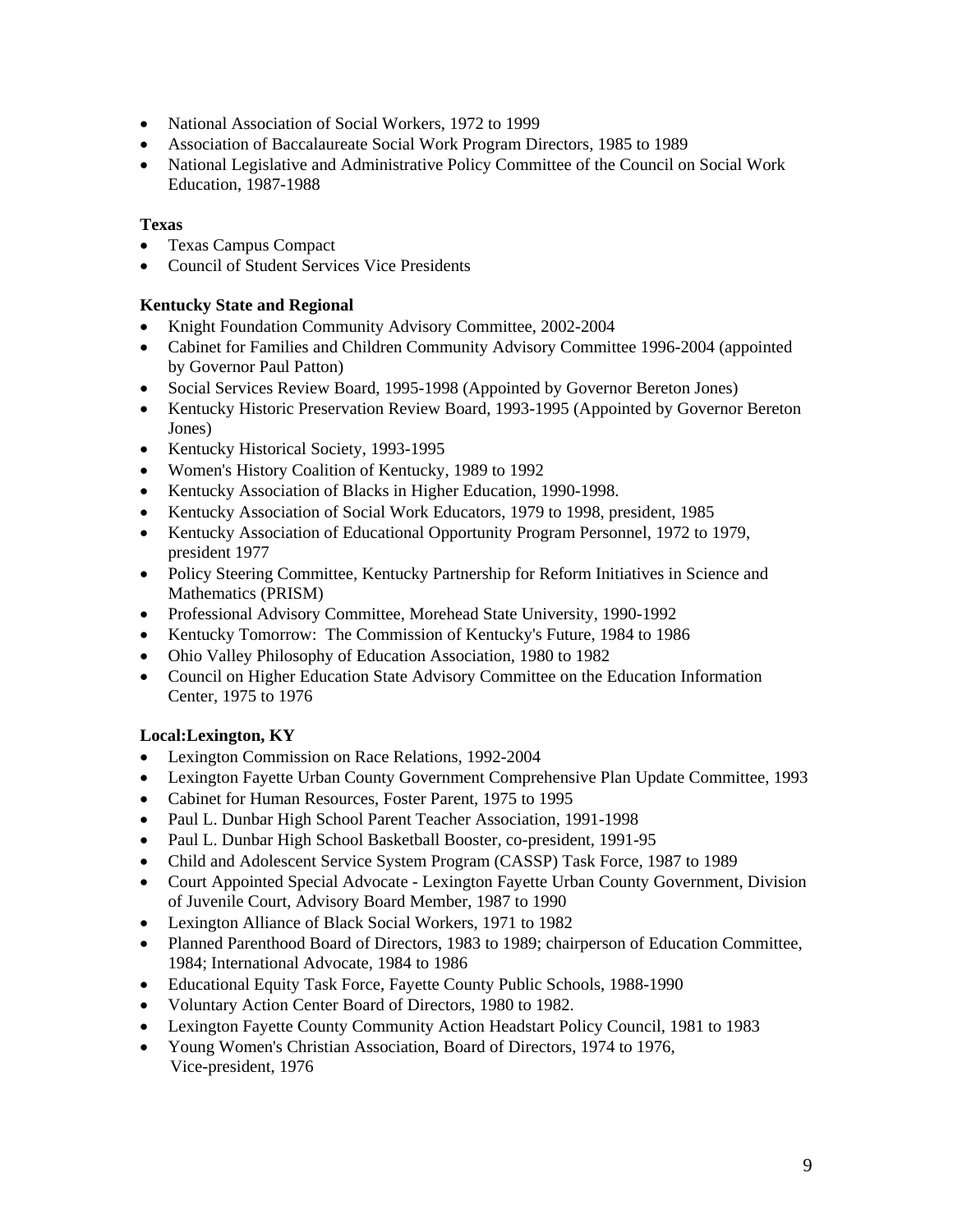# **FUNDED GRANTS and CONTRACTS**

### **\$62,528**

Panther's Promoting Health Decisions uses a part-time staff and students to carry out substance abuse and HIV/AIDs education and awareness activities and to distribute materials on campus. Funds are from the Center for Substance Abuse Prevention. (Co-Principal Investigator), 2006-2008.

### **\$15,000**

Center's for Medicare and Medicaid Services (CMS), Contract focused on using University and community resources to provide information, education and awareness of the Medicareapproved Drug Discount Card and assistance in enrolling eligible residents in the Transitional Assistance Credit Program. October 2004-April 2005.

### **\$22,000**

Curriculum Development Institute: Teaching All of UK's Students, Co-hosted faculty institute with the Teaching Learning Center with Faculty Development funds from the Council on Postsecondary Education. May 2002.

### **\$1,495,379**

Student Support Services, funded through the U.S. Office of Education, 1993-present. Goal is to increase the retention and graduation rates of students from low income, first generation of college graduate families and/or students with a physical disability. The program will also increase the transfer rates of eligible students from two year to four-year institutions and foster an institutional climate supportive of the eligible student's success. (Principal Investigator)

### **\$847,371**

Minority College Awareness Program, funded through the Council on Higher Education, 1989- 2003. The program provides early intervention activities to students in the fourth through ninth grades designed to enhance the pre-college preparation and college going rate of African American youth. (Principal Investigator)

### **\$22,000**

Freshman Summer Program/ACT Enhancement Program, funded through the Kentucky Department of Education, 2000. Collaboration between the Office of Minority Affairs, College of Education and Kaplan Professional Testing Services to enhance the ACT score for African Americans interested in teacher certification**.** (Principal Investigator)

### **\$22,246**

Bridges, funded through the Department of Health and Human Services Public Health Service, 1992-2000. Collaborative effort with the College of Medicine, Community College System, School of Biological Sciences and the Office of Minority Affairs. Goal is to increase the number of community college minorities interested in pursuing careers in the biological or health sciences. (Co-investigator)

### **\$669,269**

Access and Participation Component of Partnerships for Reform Initiatives in Science and Mathematics (PRISM), funded through the National Science Foundation, 1992-1997 to increase the numbers of people historically underrepresented pursuing careers in mathematics and science. (Principal Investigator)

### **\$20,000**

Oral History of African Americans at the University of Kentucky, 1997. Grant from the Office of Research and Graduate Studies to conduct oral histories of UK African American alumni. (Principal Investigator)

### **\$120,000**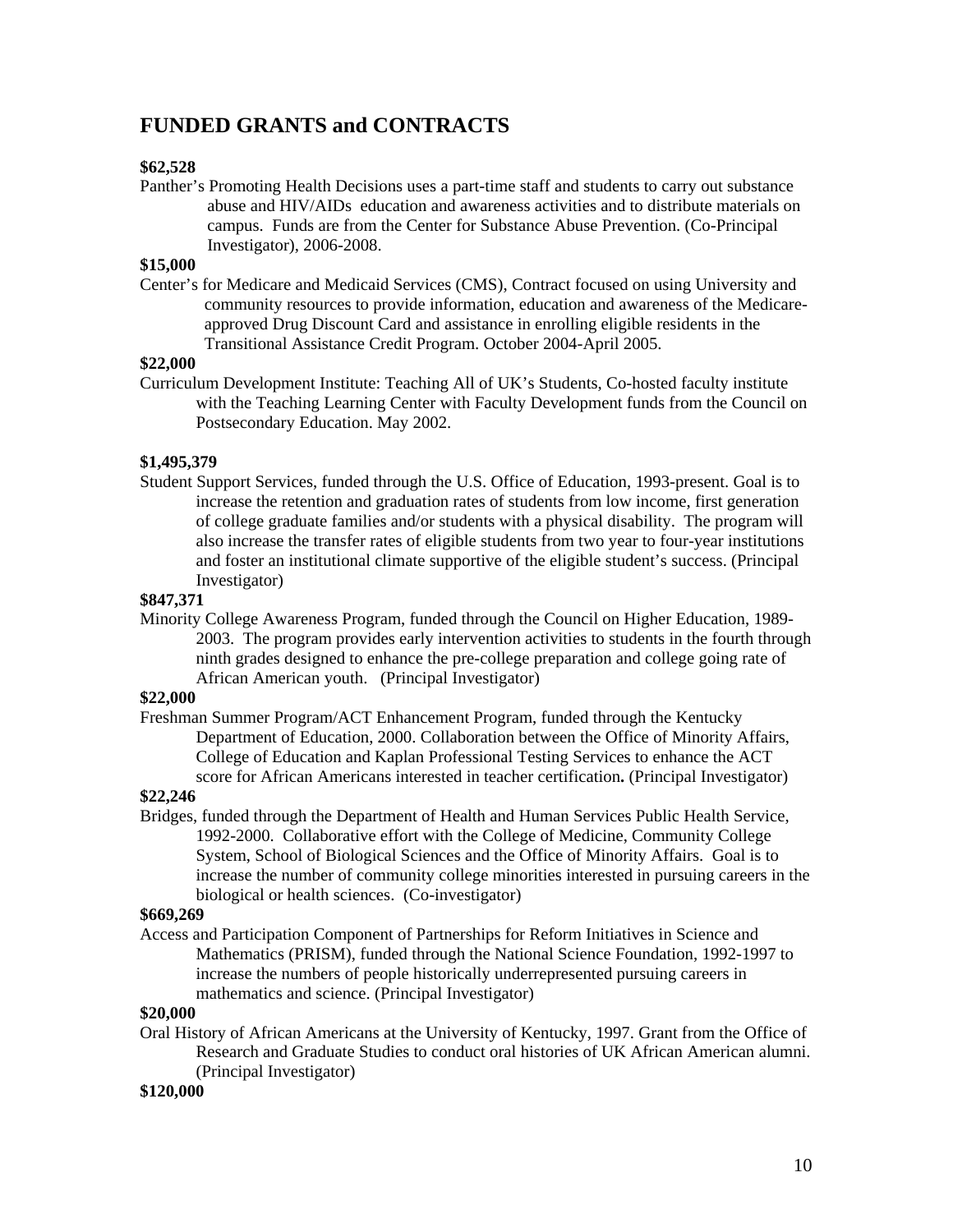EPSCoR Excel, funded through the National Science foundation, 1995-97. Innovative effort to increase access and participation of students underrepresented in science and mathematics based majors, African Americans, females and students from rural areas. Includes a six week residential summer program and an academic year component. (Coinvestigator)

### **\$484,482**

Advancement Via Individual Determination, funded through the Kentucky Department of Education 1994-1999. The purpose of the grant is to support the early identification and recruitment of minority students into college through faculty development and technical assistance to the identified AVID middle and high schools throughout Kentucky. (Principal Investigator)

### **\$620,655**

The Professional Education Preparation Program (PEPP) is funded through the Council on Higher Education to increase the number of physicians and/or dentists from rural counties. An essential component is a summer residential program that provides academic enrichment in mathematics, chemistry, learning skills instruction and hands-on experience in the health professions. 1990-1994. (Principal Investigator)

### **\$549,830**

The Health Careers Opportunity Program (HCOP) is funded through the Division of Disadvantage Assistance of the Public Health Service to increase the numbers of historically underrepresented students pursuing careers in medicine, dentistry, pharmacy, physical therapy or physicians assistant. 1990-94. (Principal Investigator)

## **PROFESSIONAL DEVELOPMENT**

- **Leaders's Training Course sponsored by the United States Army Command at Fort Knox Kentucky.** This training provided university administrators an opportunity to witness the training provided to cadets in the Army ROTC on their path to officership. July 2009.
- **The Donald D. Gehring Academy for Student Conduct Administration.** This training institute focused on preparing professional to abide by standards of student conduct to maintain and strengthen the ethical climate and to promote the academic integrity of higher education institutions. Sponsored by ASJA, it was hosted by the University of Utah, Salt Lake City. Summer 2008.
- **The Institute on Quality Enhancement and Accreditation Summer Institute.** The Institute focused on effective ways to relate quality enhancement initiatives to regional accreditation standards. Program was sponsored by The Commission on Colleges, Southern Association of Colleges and Schools, Orlando, FL, Summers, 2006 & 2008.
- **2006 Higher Education Symposium.** The focus was on Equity and Access. Program sponsored by Southern Methodist University, TAMU and the U.S. Department of Labor (OFCCP). Dallas, TX, March 2006.
- **Ghana, West Africa**, Co-facilitated a group of PVAMU and UK faculty, staff and students on a Study Tour to learn about the social, cultural, educational, political, education and health of Ghana, May-June 2005.
- **ROTC College Administrator Seminar,** An orientation for university administrators to the military training and requirements for cadets in ROTC programs. Ft. Lewis, Seattle, Washington, June 2000.
- **Diversity Training Institute,** Department of Multicultural Services, Texas A & M University, July, 1991. An intrigue diversity training experience for university administrators.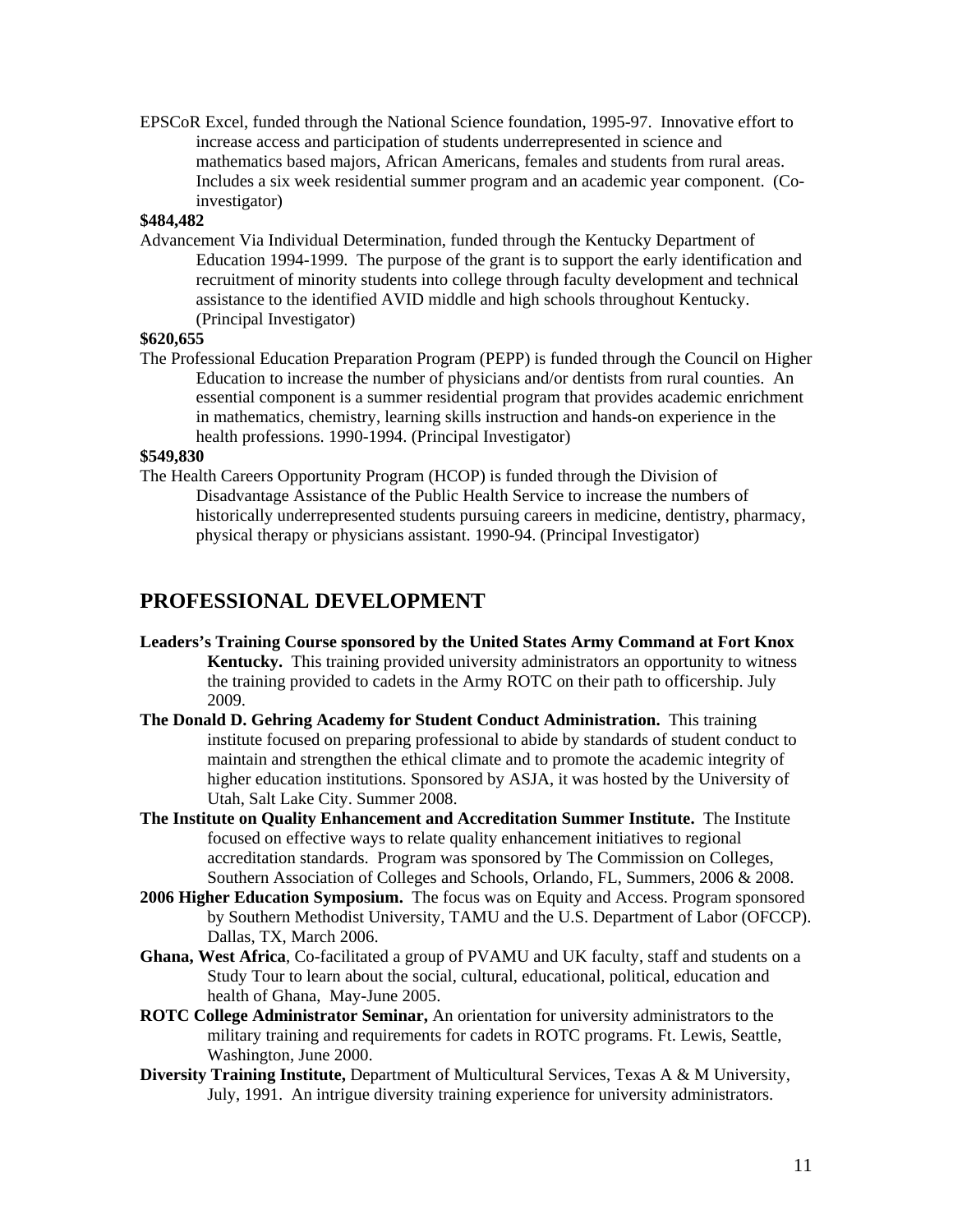**Executive Management Institute,** Wharton School of Business, University of Pennsylvania. A management training program for university administrators, Spring, 1998.

- **Educational Ambassador.** Toured several African countries including Johannesburg and Kimberley South Africa and participated in the **African/African American Summit, Harare, Zimbabwe, Summer, 1997.** Goal was to learn about elementary and secondary education and recruit Africans to attend the University of Kentucky.
- **African/ African American Summit, Dakar, Senegal (West Africa), Summer, 1995.**The goal was to involve American Universities and businesses in collaborating with Senegalese to solve social, economic, educational, and infrastructure problems within the country. Served on the education sub-committee.
- **Institute for Educational Management, Harvard University, Summer, 1993***.* A comprehensive professional development experience for university administrators.
- **Leadership Lexington, 1991-1992**. Leadership development program sponsored by the Greater Lexington Chamber of Commerce. The program provided knowledge and opportunities to increase understanding of community and public issues.
- **College Business Management Institute (CBMI), University of Kentucky, Summers, 1991, 1990 and 1989.** Program offers intensive courses in business and financial management for college and university administrators.
- **International Development Training Workshop, University of Kentucky, 1984***.* Sponsored by the Center for Developmental Change, and the South-East consortium for International Development to strengthen faculty's capacity to contribute to International development, primarily in Third World Countries.
- **Faculty Development Seminar on "Economics and Public Policy," Freedoms Foundation, Valley Forge, Pennsylvania, Summer, 1982.** Dealt with issues and questions on topics such as inflation, productivity, capital savings, international economics, labor, the American economy and the nature of economic phenomena in contemporary society within an interdisciplinary framework. Freedoms Foundation, Valley Forge, Pennsylvania, 1982.
- **German Studies Summer Course, Christian Albrechts University, Kiel, Germany, 1981.** Selected to participate in the German-American Academic Exchange Program to study the political, historical, cultural and economic developments in Germany.

**Academy of Certified Social Workers***,* National Association of Social Work, 1979 to 2002.

## **HONORS AND AWARDS**

**Plaque of Appreciation, Leader's Training Course,** United States Army Cadet Command, Ft. Knox, Kentucky, July 2009. **Certificate of Appreciation,** Sigma Lambda Beta Epsilon Gamma, Prairie View A&M University, October, 2008**. Appreciation as Keynote Speaker,** UK Lyman T. Johnson Constituency Group, October 17, 2008. **Award of Appreciation,** Multicultural Affairs, 2008. **In Appreciation Plaque,**  $10^{th}$  Annual Student Leadership Institute, Prairie View A&M University, August 2007**. In Appreciation Plaque,** ACCESS Program, Summer 2007**. Pathways to Success Plaque,** New Student Orientation Program, PVAMU, 2004 **UK College of Social Work Plaque,** July, 2004 **UK Equal Opportunity Plaque,** July, 2004 **2000 William Lyons Award for Outstanding Service to the University,** Martin School of Public Policy and Administration, April, 2000.